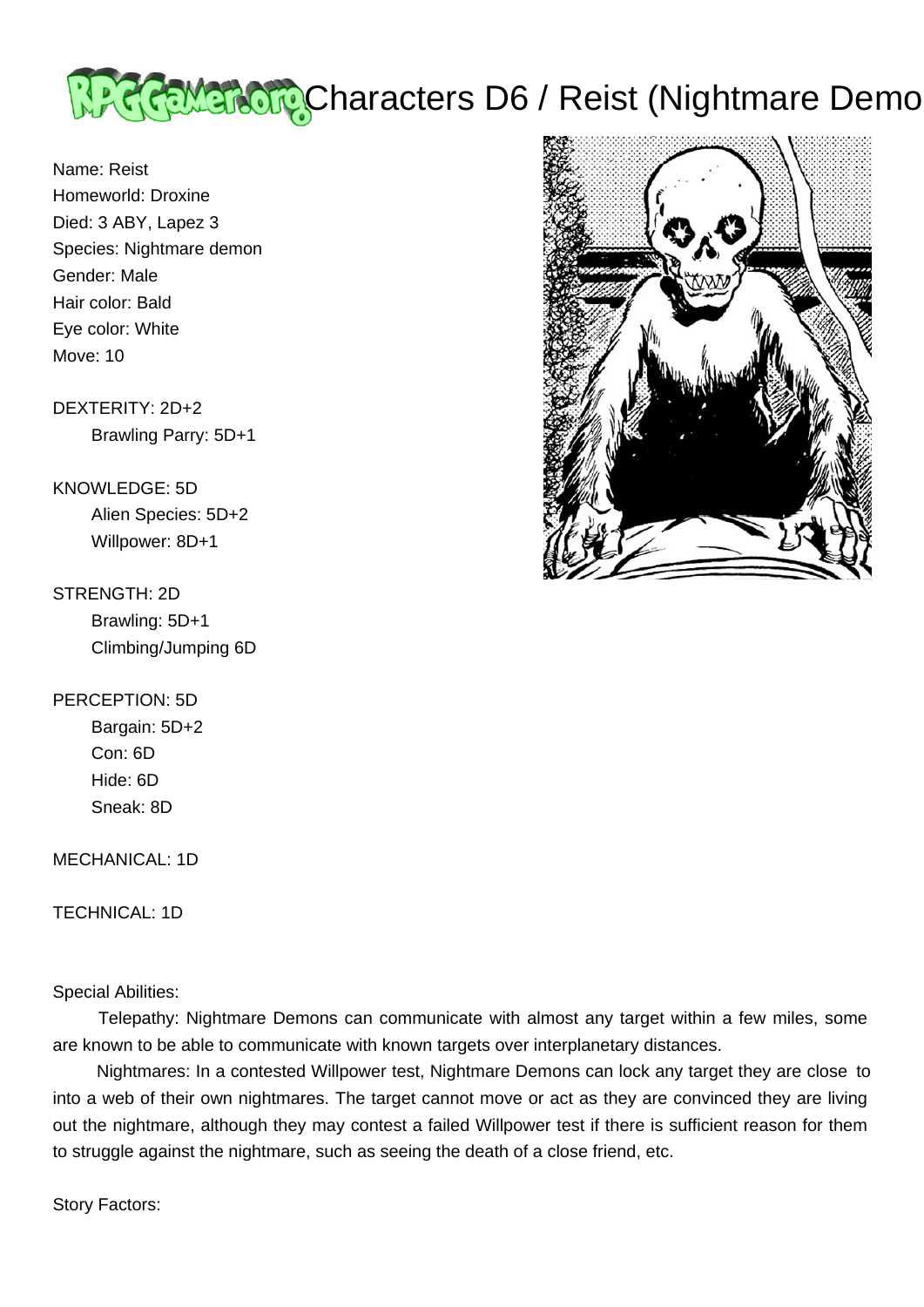Hated: Nightmare demons are feared for their abilities, but they also emit an aura around them which inspires hatred in almost all known intelligent species, giving them a -3D to all Social interactions (Bargain, Persuasion, Con, etc).

EQUIPMENT:

None

FORCE SENSITIVE - Y FORCE POINTS: 2 CHARACTER POINTS: 5 DARK SIDE POINTS: 3

Description: Reist was a nightmare demon of Droxine, one of the few to have survived his species' extermination prior to the Clone Wars. Able to use his telepathic powers to destroy his enemies, Reist was controlled by one of the Galactic Empire's Human replica droids, Altin Wuho, who kept the nightmare demon contained under a lead hood to suppress his powers. Wuho also kept Reist contained in a floating sphere while aboard Captain Dirk Balor's battle cruiser.

While Balor was in the Lapez system, the Imperial forces encountered Alliance to Restore the Republic pilot Luke Skywalker and sought to destroy him. Reist was dispatched to destroy the young pilot, and was placed in a homing missile by Wuho, which was then fired at Skywalker's T-65 X-wing starfighter. As the missile affixed itself to the fighter, Skywalker was shot down over Lapez 3 by a TIE fighter. As the pilot landed, Reist entered his mind, creating all manner of nightmarish visions and apparitions. Just as Skywalker lost all hope, he was able to break through Reist's apparitions with the power of the Force and overcome the nightmare demon by striking him with his lightsaber. While mortally wounded, Reist, with his dying words, urged Skywalker to destroy Wuho. The young Rebel did so, before burying Reist on Lapez 3.

Reist was a nightmare demon, a species largely wiped out prior to the Clone Wars. He possessed considerable telepathic powers, which allowed him to enter the minds of his adversaries and create all manner of visions and illusions. Through the illusions, he clamped himself to the minds of his victims and drained them of all hope, before proceeding to deprive them of their life. He was partnered with the Human replica droid Altin Wuho, an agent of the Galactic Empireâ€"Wuho was immune to Reist's telepathic powers, and by extension, the nightmare demon hated the droid. He was kept contained by a lead hood, which blocked his telepathic powers, and was furthermore kept in a floating, spherical bubble. Reist was also hated by members of the Imperial Military, who perceived him as a filthy animal. His existence was only permitted since Wuho kept his powers in check.

In 3 ABY, Wuho and Reist were stationed aboard an Imperial battle cruiser, which was in turn patrolling the Lapez system. When an Alliance to Restore the Republic T-65 X-wing starfighter entered the system, the battle cruiser's captain, Dirk Balor, deployed TIE/LN starfighters to engage it. Reist was brought to the bridge with Wuho, who kept the nightmare demon contained. The Alliance pilot displayed considerable skill, and the cruiser's long-range scanners revealed that the pilot had a bionic hand. Balor immediately realized that the pilot was the infamous Luke Skywalker, a hero of the Rebellion. Although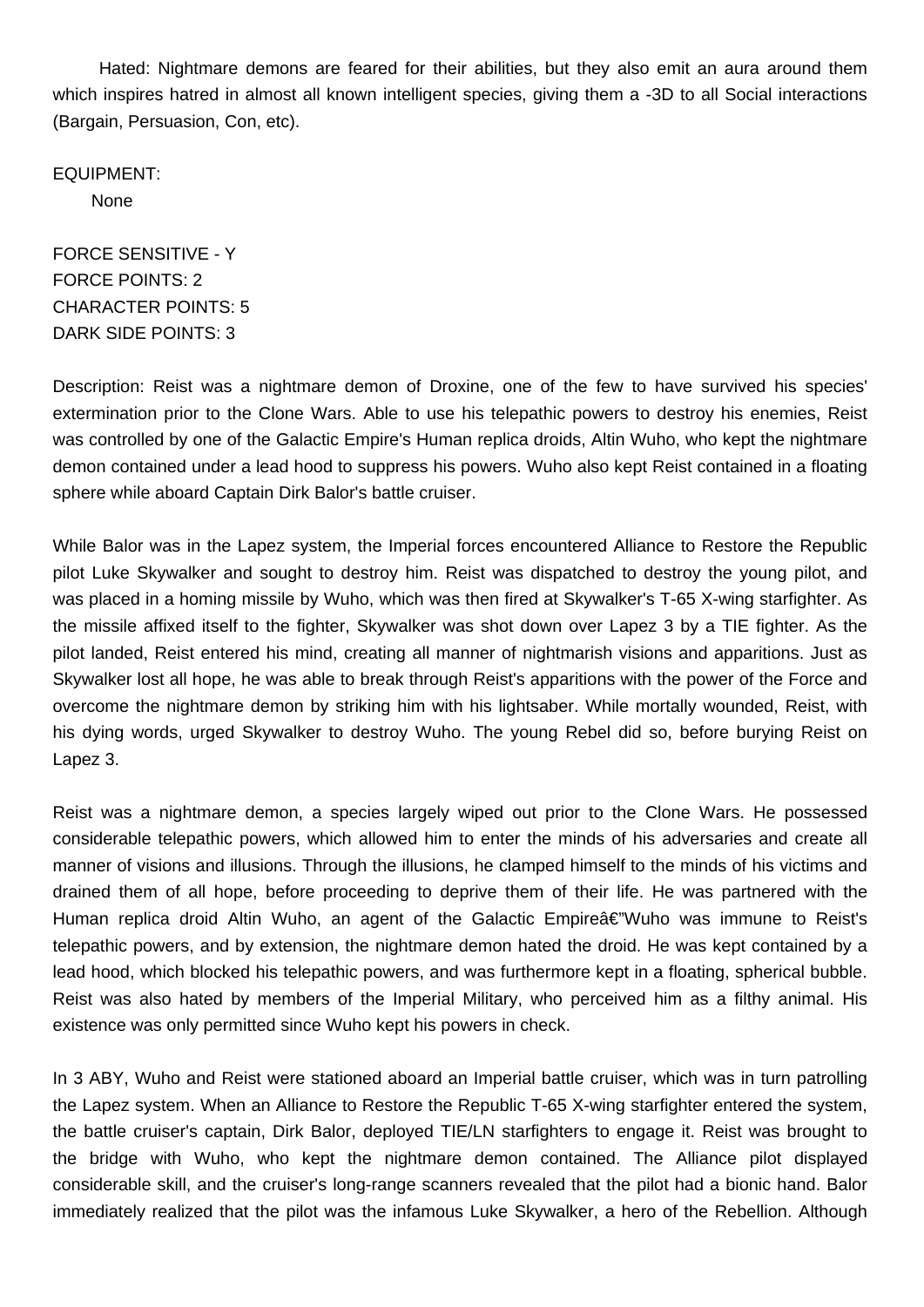Balor was pleased that he would be able to capture Skywalker, Wuho insisted that he and Reist would be the ones to catch the pilot, although he admitted that the nightmare demon would be doing most of the work.

Wuho took Reist away from the bridge and down to a special launch bay where a specialized homing missile had been prepared. Taunting the nightmare demon, Wuho deactivated the containment bubble and placed Reist in the missile. The nightmare demon's hood was removed and he was sealed within the missile, which was then launched at Skywalker's X-wing fighter. As the Alliance pilot was busy outmaneuvering the TIE fighters, the missile secured itself against the fighter's fuselage. Skywalker was suddenly struck by a blast from one of the TIEs and forced to land on Lapez 3. As the pilot made his makeshift landing, Reist began conjuring images in his head. First, he made it appear as though Skywalker's landing was far worse than it was, projecting an image of a shattered cockpit. He then made Skywalker see Lapez 3 as a foreboding wasteland of hills shaped like skulls, and trees made from skeletons. In reality, it was a barren world, and Skywalker had landed relatively safely. He was unable to move from the cockpit, however, as Reist perched on his chest and continued to project illusions.

Reist then showed Skywalker his own grave, suggesting that the pilot had not survived through the crash. The nightmare demon conjured up apparitions of two of Skywalker's friends, Han Solo and Chewbacca, before showing them being mercilessly gunned down by unseen assailants. As Skywalker reacted in horror, he was puzzled as to why Solo and Chewbacca were on Lapez 3. Reist heightened the verisimilitude of his vision by showing Solo's freighter, the Millennium Falcon, demolished and abandoned. Reist's next vision was of another of Skywalker's friends, Princess Leia Organa, who he displayed being struck by the blast of a neutrino grenade, before dying in the young pilot's arms. Reist then simulated the rapid decomposition of Organa's corpse, turning the vision of her into a skeleton as Skywalker "held" her. Reist followed that up with an apparition of Skywalker's mortal enemy, the Dark Lord of the Sith, Darth Vader. The nightmare demon's vision of Vader removed his mask, revealing a skull beneath, before lashing out and attacking Skywalker with his lightsaber. Within the vision, Skywalker drew his own weapon, and dueled the vision of Vader.

Skywalker, who felt he was losing to "Vader," fled the battle, and Reist conjured stormtroopers to pursue him. The Alliance pilot began to lose all hope, but was then able to use the Force to overcome Reist's illusions, and see reality once again. By this time, Reist was physically sitting on Skywalker's chest, and although the vision was shattered, the nightmare demon was still able to prevent the young man from moving a muscle. An Imperial shuttlecraft containing Wuho landed on the planet to retrieve Skywalker and Reist, but the young Alliance pilot was able to use the Force to overcome the powers of the nightmare demon. Reaching his lightsaber, Skywalker ignited the weapon, striking Reist in the chest and mortally wounding him. The nightmare demon fell from Skywalker's chest, out of the X-wing, and hit the Lapez 3 surface.

As Reist lay dying, Skywalker took stock of his situation, and realized that his ship's C-37 computer relay had been blown in the crash landing, preventing him from leaving Lapez 3. Fearing that a squad of stormtroopers would emerge from the shuttlecraft, Skywalker hid as Wuho emerged, alone, looking for Reist. As Skywalker attempted to hijack Wuho's shuttlecraft, Reist telepathically called out to the young man, hoping to take vengeance against Wuho. He mentioned that Wuho had a C-37 unit about his